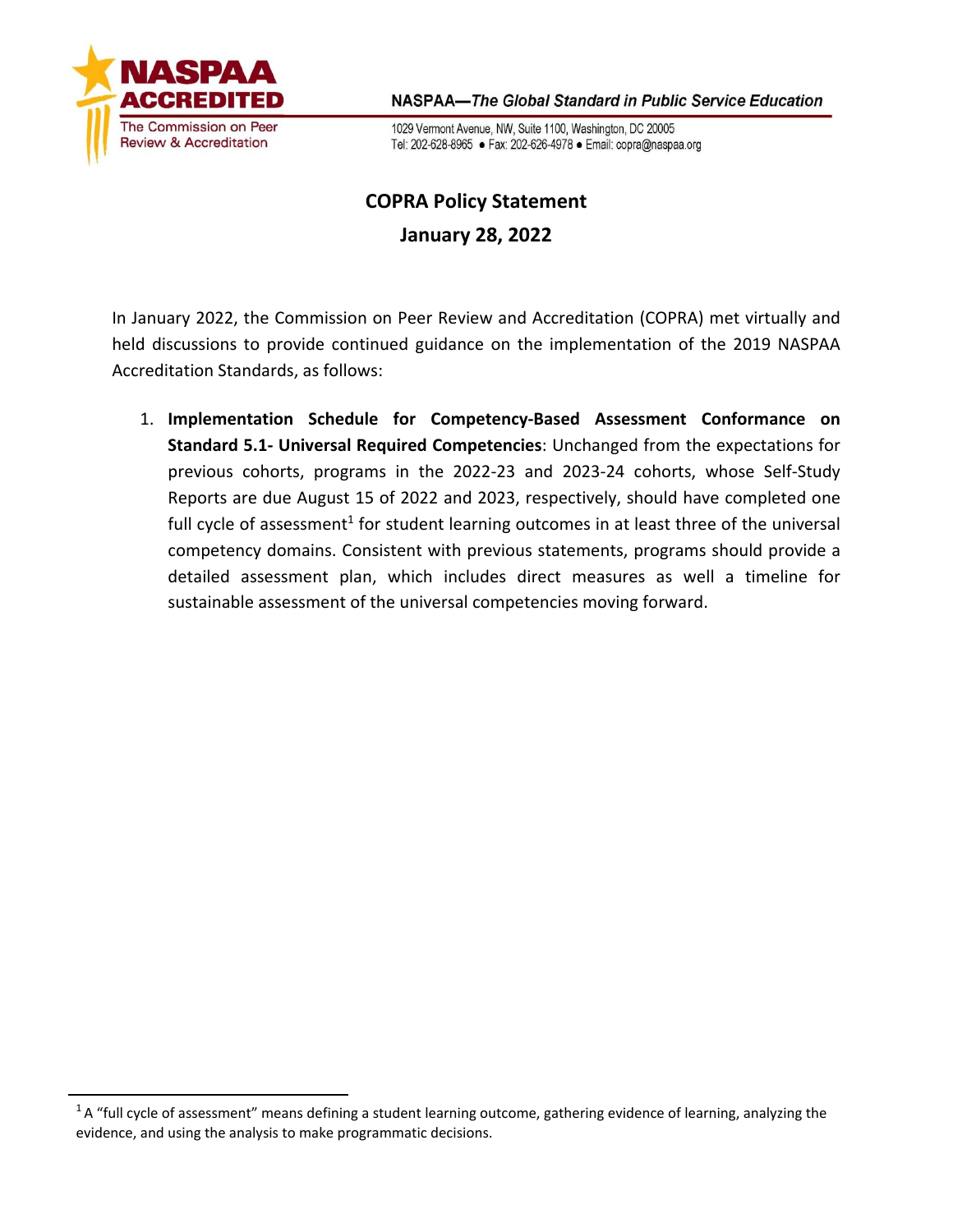

NASPAA-The Global Standard in Public Service Education

1029 Vermont Avenue, NW, Suite 1100, Washington, DC 20005 Tel: 202-628-8965 · Fax: 202-626-4978 · Email: copra@naspaa.org

## **COPRA Policy Statement October 21, 2021**

*Based on COPRA decisions made June 2021*

At its June 7-10, 2021 meeting, held virtually, the Commission on Peer Review and Accreditation (COPRA) held policy discussions and issued accreditation actions for the 2020- 2021 cohort. The following comments build upon previous Policy Statements and provide a window into COPRA's decision-making, as well as continued guidance on the implementation of the 2019 NASPAA Accreditation Standards:

1. **Precondition 4 -- Course of Study: Required Semester Credit Hours**: Consistent with the *2019 NASPAA Accreditation Standards*, "The normal expectation is that professional degrees in public service require at least 36 semester credit hours of study, or the equivalent." Programs falling below this requirement will be considered out of conformance with the NASPAA Standards and will not be considered for full-term accreditation[.1](#page-1-0)

<span id="page-1-0"></span> $1$  While this decision was approved with the required majority of votes from COPRA members, this interpretation policy is not reflective of each individual on the Commission. Not every Commissioner was able to participate in discussions due to conflicts of interest.

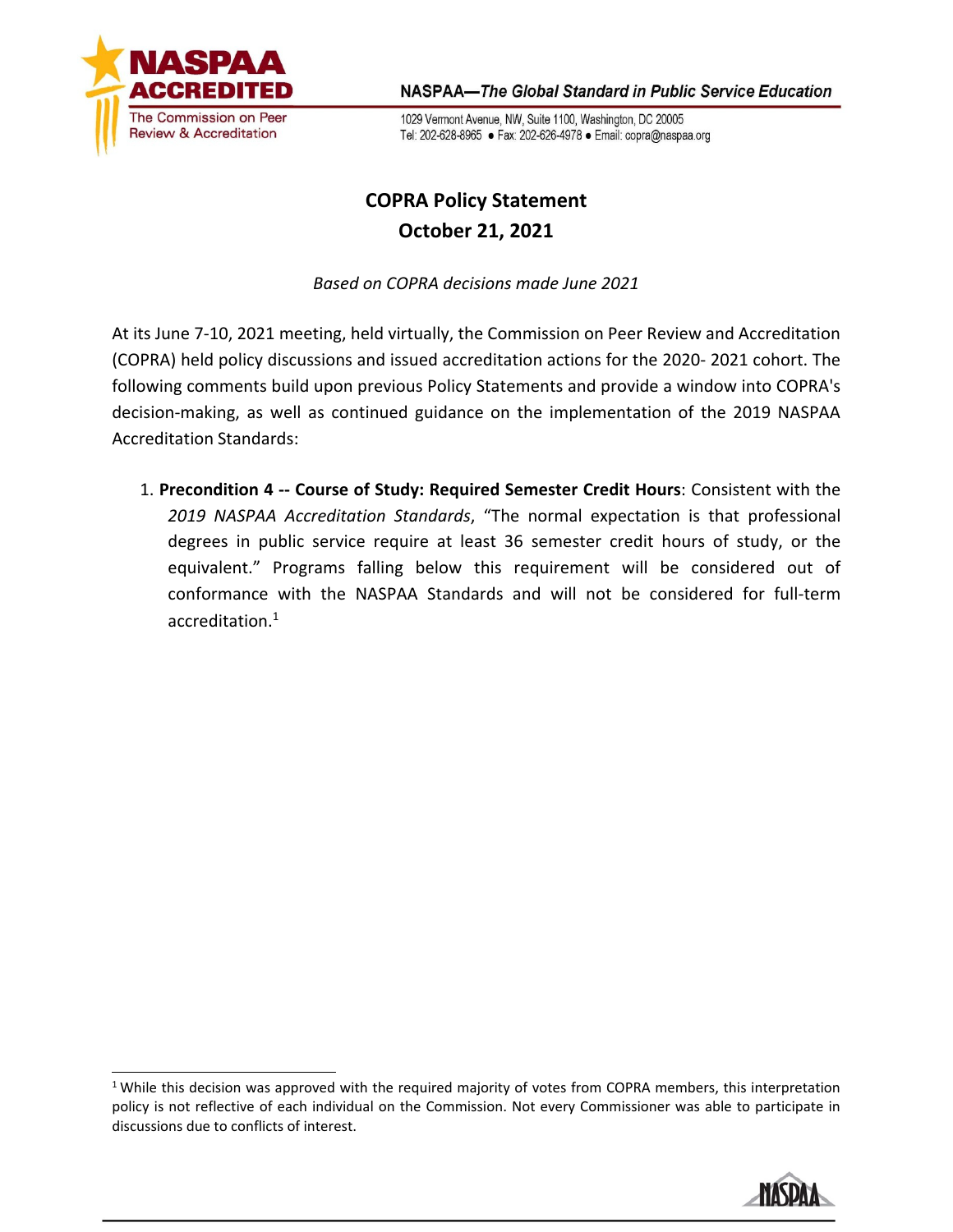## **COPRA Policy Statement September 1, 2020**

### *Based on COPRA decisions made June 2020*

At its June 22-25, 2020 meeting, held virtually, the Commission on Peer Review and Accreditation (COPRA) held policy discussions and issued accreditation actions for the 2019-2020 cohort. The following comments build upon previous Policy Statements and provide a window into COPRA's decision-making, as well as continued guidance on the implementation of the 2019 NASPAA Accreditation Standards:

- 1. **Implementation Schedule for Competency-Based Assessment Conformance on Standard 5.1- Universal Required Competencies**: Unchanged from the expectations for previous cohorts, programs in the 2022-23 and 2023-24 cohorts, whose Self-Study Reports are due August 15 of 2023 and 2024, respectively, should have completed one full cycle of assessment<sup>2</sup> for student learning outcomes in at least three of the universal competency domains. Consistent with previous statements, programs should provide a detailed assessment plan, which includes direct measures as well a timeline for sustainable assessment of the universal competencies moving forward.
- 2. **Inclusion/Exclusion of Delivery Modalities and Separate Degrees in degree review:** Consistent with the Peer Review and Accreditation Policies and Procedures, the accreditation review covers "all versions of the degree program seeking accreditation or re-accreditation". In some instances, it may be unclear whether a new offering is considered an additional delivery modality within the degree under review, or a separate, free-standing degree program.

Per the Self-Study Instructions, modalities refer to differing modes of pedagogy within the same program, be they geographic, technological, curricular or temporal. Typical structures that fall in this category are distance campuses, online education, and unique student cohorts. Separate admission criteria or marketing do not inherently indicate a separate degree.

COPRA distinguishes between modalities and degree based on several characteristics, including:

- Degree name on diploma or transcript
- Registration with appropriate higher education authorities
- University documentation

On a case-by-case basis, COPRA works with individual programs to determine if certain factors are present based on evidence provided.

<span id="page-2-0"></span> $2A$  "full cycle of assessment" means defining a student learning outcome, gathering evidence of learning, analyzing the evidence, and using the analysis to make programmatic decisions.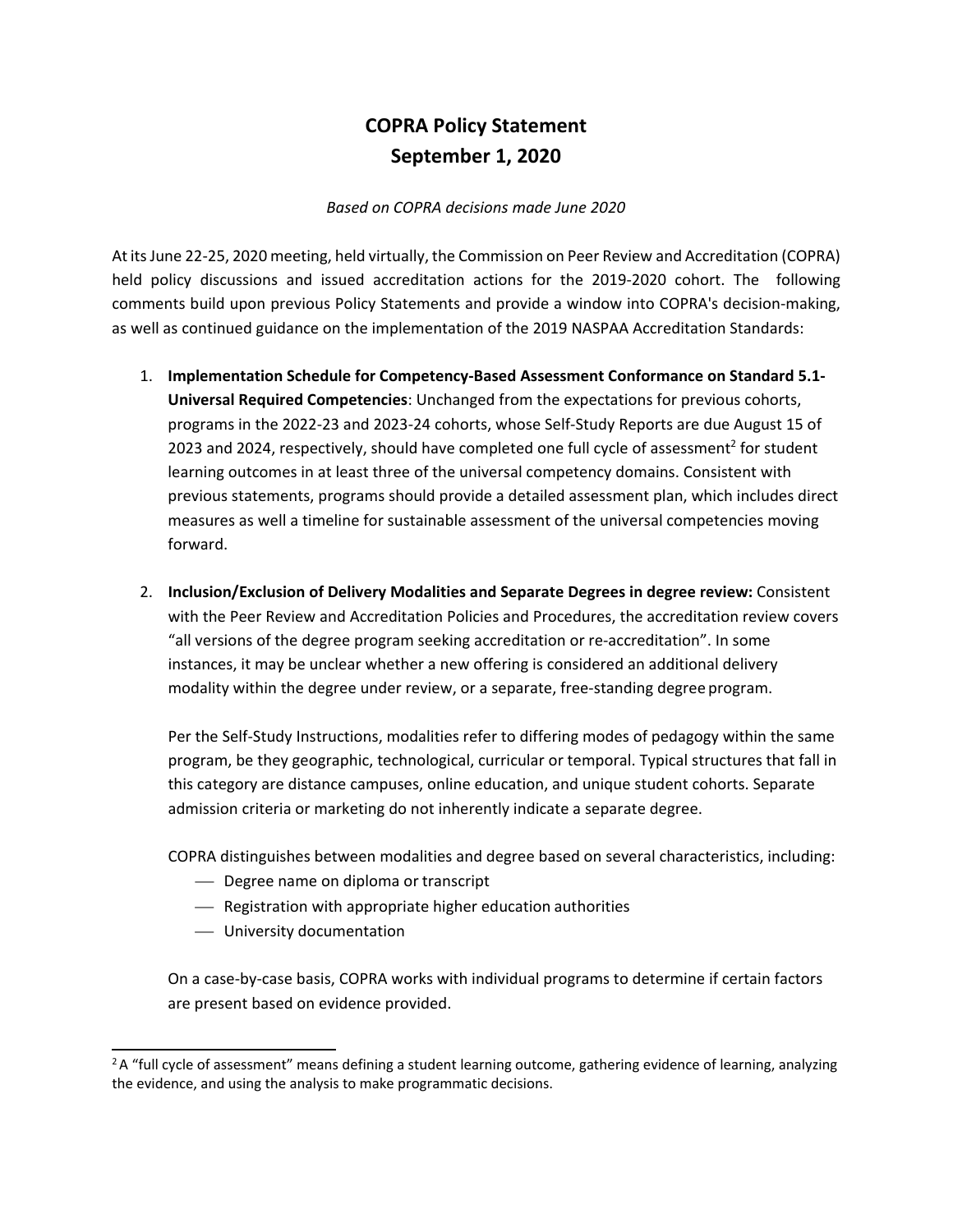## **COPRA Policy Statement November 12, 2019**

#### *Based on COPRA decisions made October 2019*

At its October 13-15, 2019 meeting in Los Angeles, California, the Commission on Peer Review and Accreditation (COPRA) held policy discussions and issued interim reports for the 2019-2020 cohort. The following comments build upon previous Policy Statements and provide a window into COPRA's decisionmaking, as well as continued guidance on the implementation of the 2009 and 2019 NASPAA Accreditation Standards:

1. **Implementation Schedule for the 2019 NASPAA Accreditation Standards:** On October 18, 2019, accredited programs voted to approve the 2019 NASPAA Accreditation Standards at the NASPAA Annual Business Meeting in Los Angeles, California. The 2019 Standards culminate a 2 year dialogue to enhance the inclusivity, flexibility, and global scope of NASPAA Accreditation. For more on the process that led to the revisions, please refer [here.](https://www.naspaa.org/accreditation/education-and-training/naspaa-standards-colloquia)

Given the overall scope of the changes, especially when compared with the adoption of the 2009 Standards, the Commission expects only a short transition period is needed. The changes reflect growing trends in public service education, and COPRA anticipates existing strategic program management processes will support programs in conformance to the 2019Standards.

Full implementation of the 2019 Standards will begin with the 2021-2022 cohort, for programs whose self-study reports are due August 15, 2021. Programs submitting self-study reports on August 15, 2020 (the 2020-2021 review cohort) may choose to be reviewed under either the 2009 or 2019 Standards.

Programs seeking accreditation and reaccreditation in 2021-2022 should refer to the [2019 Self-](https://www.naspaa.org/sites/default/files/docs/2019-11/2019%20Self-Study%20Instructions%20for%20COPRA%20Review%20FINAL_0.pdf)[Study Instructions,](https://www.naspaa.org/sites/default/files/docs/2019-11/2019%20Self-Study%20Instructions%20for%20COPRA%20Review%20FINAL_0.pdf) which provide the self-study report template as well as are intended to provide additional clarity with regard to the rationale and bases of judgment of the 2019 Standards.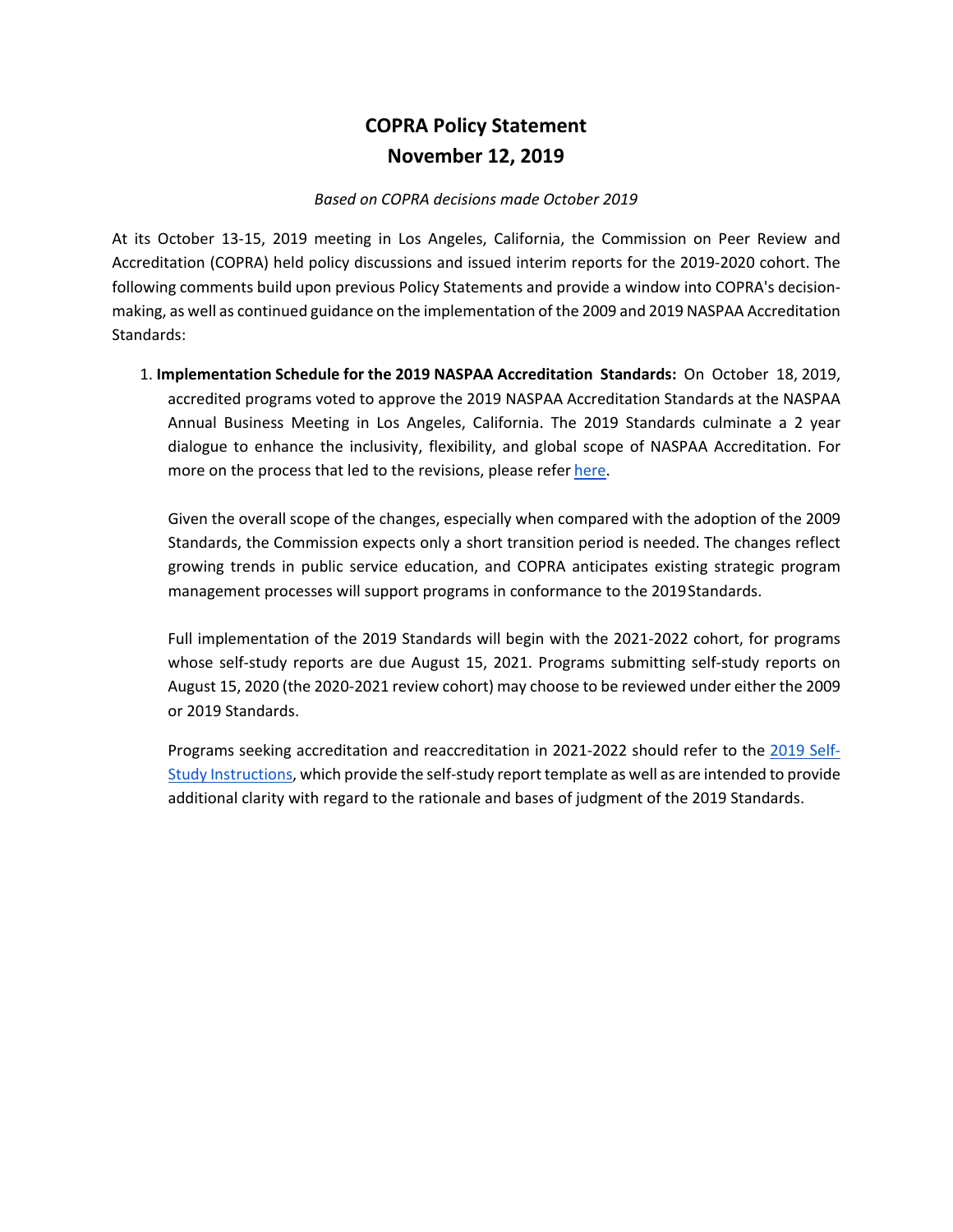## **COPRA Policy Statement November 1, 2018**

#### *Based on COPRA decisions made October 2018*

At its October 7-9, 2018 meeting in Atlanta, Georgia, the Commission on Peer Review and Accreditation (COPRA) held policy discussions and issued interim reports for the 2018-2019 cohort. The following comments build upon previous Policy Statements and provide a window into COPRA's decision-making, as well as continued guidance on the implementation of the 2009 NASPAA Accreditation Standards:

1. **Implementation Schedule for Competency-Based Assessment Conformance on Standard 5.1- Universal Required Competencies:** Unchanged from the expectations for previous cohorts, programs in the 2020-21 and 2021-22 cohorts, whose Self-Study Reports are due August 15 of 2020 and 2021, respectively, should have completed one full cycle of assessment<sup>3</sup> for student learning outcomes in at least three of the universal competency domains. Consistent with previous statements, programs should provide a detailed assessment plan, which includes direct measures as well a timeline for sustainable assessment of the universal competencies moving forward.

<span id="page-4-0"></span> $3A$  "full cycle of assessment" means defining a student learning outcome, gathering evidence of learning, analyzing the evidence, and using the analysis to make programmatic decisions.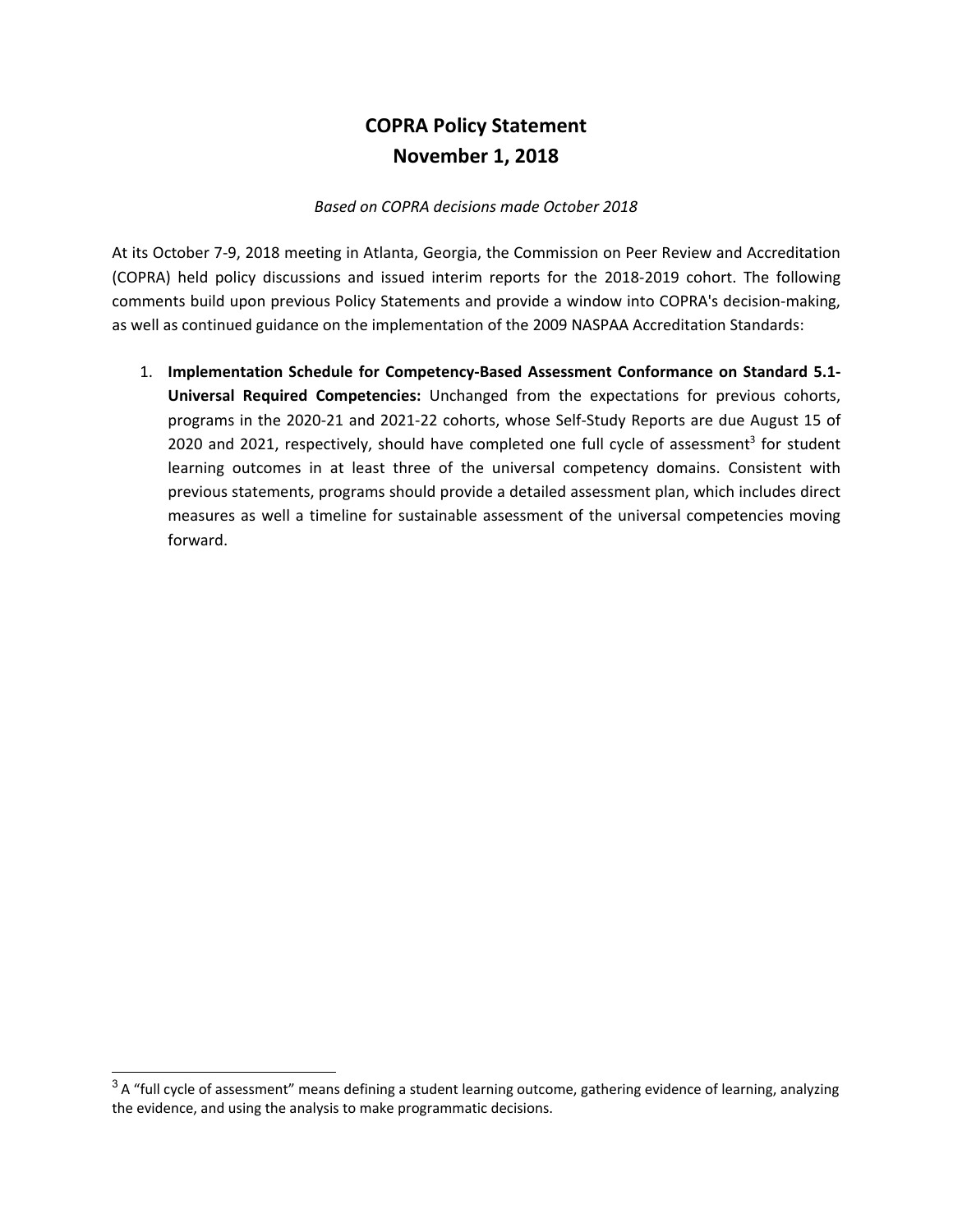## **COPRA Policy Statement November 14, 2016**

#### *Based on COPRA decisions made October 2016*

At its October 16-18, 2016 meeting in Columbus, Ohio, the Commission on Peer Review and Accreditation (COPRA) held policy discussions and issued interim reports for the 2016-2017 cohort. The following comments build upon previous Policy Statements and provide a window into COPRA's decision-making, as well as continued guidance on the implementation of the 2009 NASPAA Accreditation Standards:

- 2. **Implementation Schedule for Competency-Based Assessment Conformance on Standard 5.1- Universal Required Competencies:** Unchanged from the expectations for previous cohorts, programs in the 2018-19 and 2019-20 cohorts, whose Self-Study Reports are due August 15 of 2018 and 2019, respectively, should have completed one full cycle of assessment<sup>4</sup> for student learning outcomes in at least three of the universal competency domains. Consistent with previous statements, programs should provide a detailed assessment plan, which includes direct measures as well a timeline for sustainable assessment of the universal competencies moving forward.
- 3. **Graduation and Persistence Rates**: To enhance the quality and comparability of one of the most critical outcomes of public affairs programs - graduation rates - the Commission will amend student completion data collection to specific collection benchmarks of 2 years, 3 years, and 4 years. To ensure the comprehensive context of students continuing to graduation outside of four years, programs will also be asked to provide a persistence rate<sup>5</sup>. These changes will be effective for self-study reports submitted by the 2017-2018 cohort in August 2017. COPRA expects this change will more closely align with how institutions currently collect completion rates.

<span id="page-5-0"></span><sup>&</sup>lt;sup>4</sup> A "full cycle of assessment" means defining a student learning outcome, gathering evidence of learning, analyzing the evidence, and using the analysis to make programmatic decisions.

<span id="page-5-1"></span> $<sup>5</sup>$  Student persistence is defined as those students continuing toward completion of the master's degree,</sup> consistent with the program's institutional policy regarding continuous enrollment.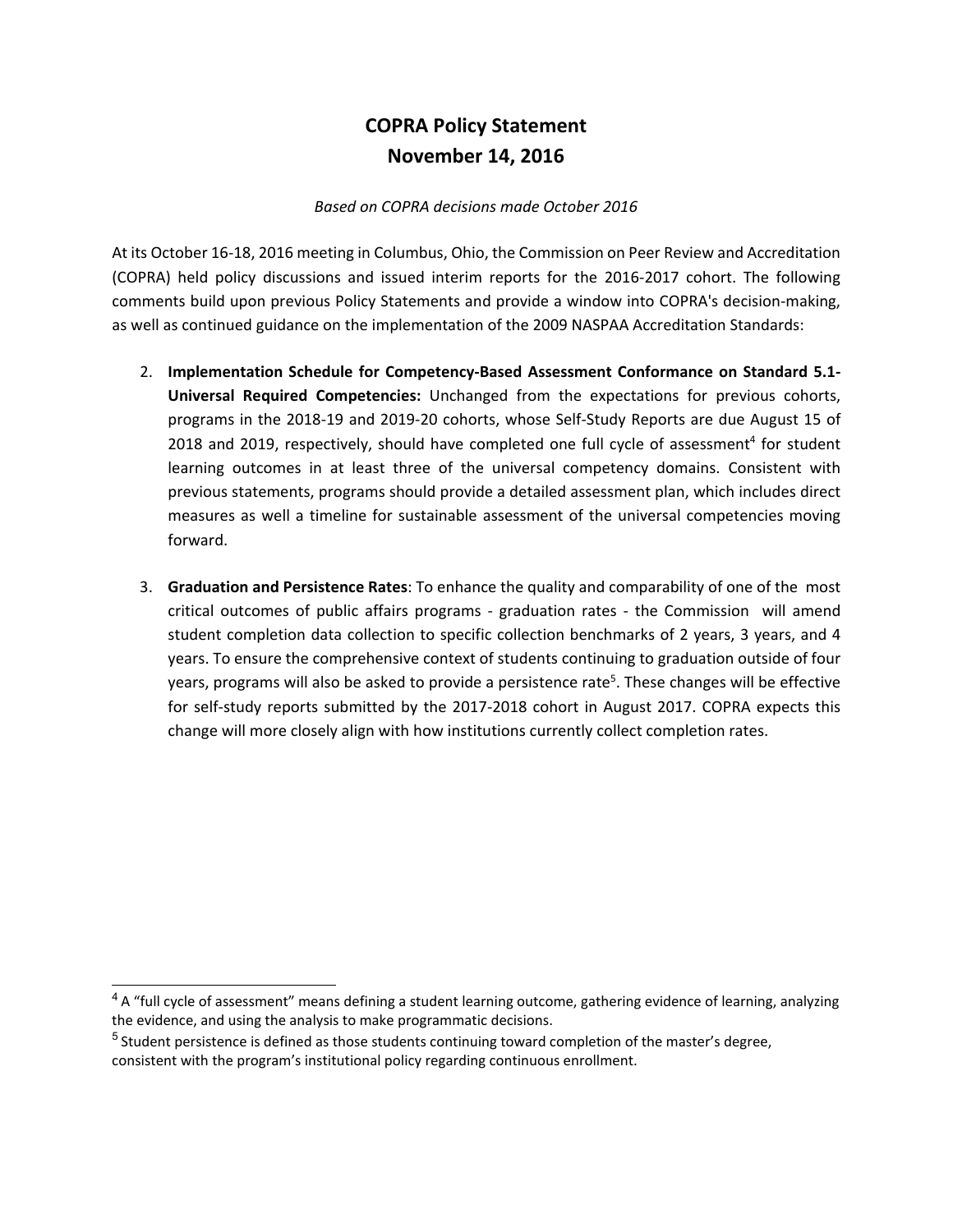# **COPRA Policy Statement 09.01.15**

Based on COPRA decisions made June 2015

At its June 16-18, 2015 meeting in Portland, Oregon, the Commission on Peer Review and Accreditation (COPRA) held policy discussions and accreditation actions for the 2014-2015 cohort. The following comments build upon previous Policy Statements and provide a window into COPRA's decision-making, as well as continued guidance on the implementation of the 2009 NASPAA Accreditation Standards:

- 1. **Implementation Schedule for Competency-Based Assessment Conformance on Standard 5.1-Universal Required Competencies:** Unchanged from the expectations for previous cohorts, programs in the 2016-17 and 2017-18 cohorts, whose Self-Study Reports are due August 15 of 2016 and 2017, respectively, should have completed one full cycle of assessment<sup>6</sup> for student learning outcomes in at least three of the universal competency domains. Consistent with previous statements, programs should provide a detailed assessment plan, which includes direct measures as well a timeline for sustainable assessment of all universal competencies moving forward.
- 2. **Assessment of specializations and concentrations:** In consultation with the NASPAA Standards Committee, the Self-Study Instructions will be revised to align with a broader, less burdensome approach to Standard 5.3-Mission-Specific Elective Competencies. With a focus on truth-in-advertising, programs will be expected to identify their specializations and concentrations and capacity in offerings. (Programs will have the *option* to provide student learning outcomes information. No formal assessment of specializations/concentrations will be required.)

These revisions will be drafted for approval by the Commission in October 2015, and collected into the NASPAA Data Center for the 2016-17 Cohort Self-Study Report submission August 15, 2016.

<span id="page-6-0"></span> $6A$  "full cycle of assessment" means defining a student learning outcome, gathering evidence of learning, analyzing the evidence, and using the analysis to make programmatic decisions.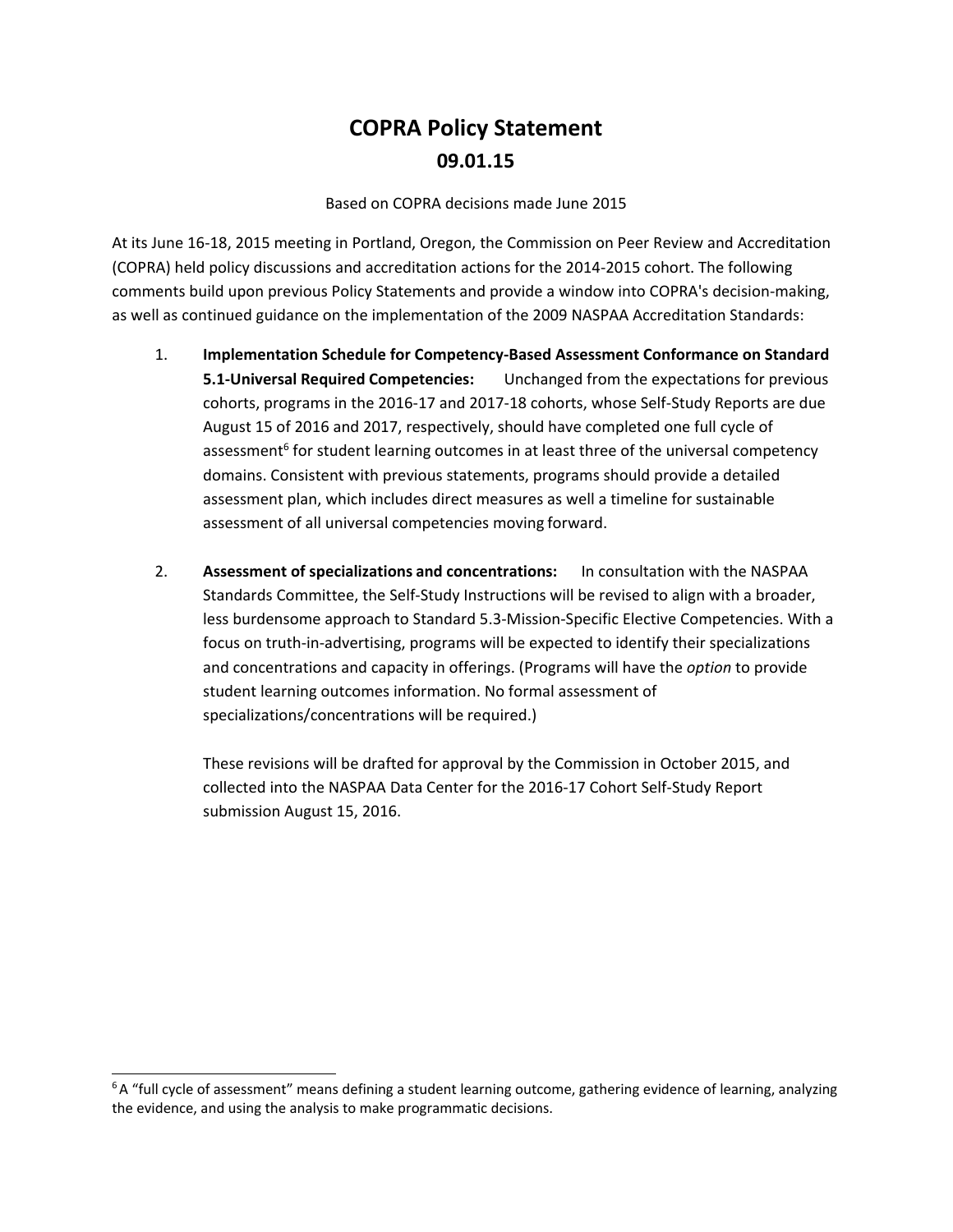# **COPRA Policy Statement 10.22.14**

Based on COPRA decisions made October 2014

At its October 15-17, 2014 meeting in Washington, D.C., the Commission on Peer Review and Accreditation (COPRA) held policy discussions and issued interim reports for the 2014-2015 cohort. The following comments build upon previous Policy Statements and provide a window into COPRA's decision-making, as well as continued guidance on the implementation of the 2009 Accreditation Standards:

1. **Implementation Schedule Competency-Based Assessment Conformance on Standard 5.1: Universal Required Competencies:** Unchanged from the expectations for the 2014-15 cohort, delineated in the December 2013 Policy Statement, programs in the 2015-16 cohort, whose Self-Study Reports are due August 15, 2015, should have completed one full cycle of assessment<sup>7</sup> for student learning outcomes in at least three of the universal competency domains. Consistent with previous statements, programs should provide a detailed assessment plan, which includes direct measures as well a timeline for sustainable assessment of all universal competencies moving forward.

**Conformance on Standard 5.2: Mission-specific Required Competencies:** For those programs whose missions necessitate mission-specific required competencies, the Commission expects programs to exhibit progress with regard to defining and assessing these required competencies, aligned with its assessment plan.

**Conformance on Standard 5.3: Mission-specific Elective Competencies:** Programs in the 2015-16 cohort will not be required to demonstrate a full cycle of assessment on their specialization competencies in order to achieve accreditation status. The Commission will continue to address truth-in-advertising and other aspects of specialization quality (e.g. adequacy of course offerings, quality of faculty).

2. **Diversity:** COPRA affirms and repeats the December 2013 Policy Statement, with respect to its evaluation of diversity:

COPRA continues to evaluate diversity against the context of the program itself, allowing programs based in different geographic locales and regions to be sensitive to local diversity issues and concerns. Programs are expected to provide program- and mission-specific diversity plans that detail strategies to promote faculty, student, and curricular diversity and foster an overall climate of inclusiveness.

<span id="page-7-0"></span> $7A$  "full cycle of assessment" means defining a student learning outcome, gathering evidence of learning, analyzing the evidence, and using the analysis to make programmatic decisions.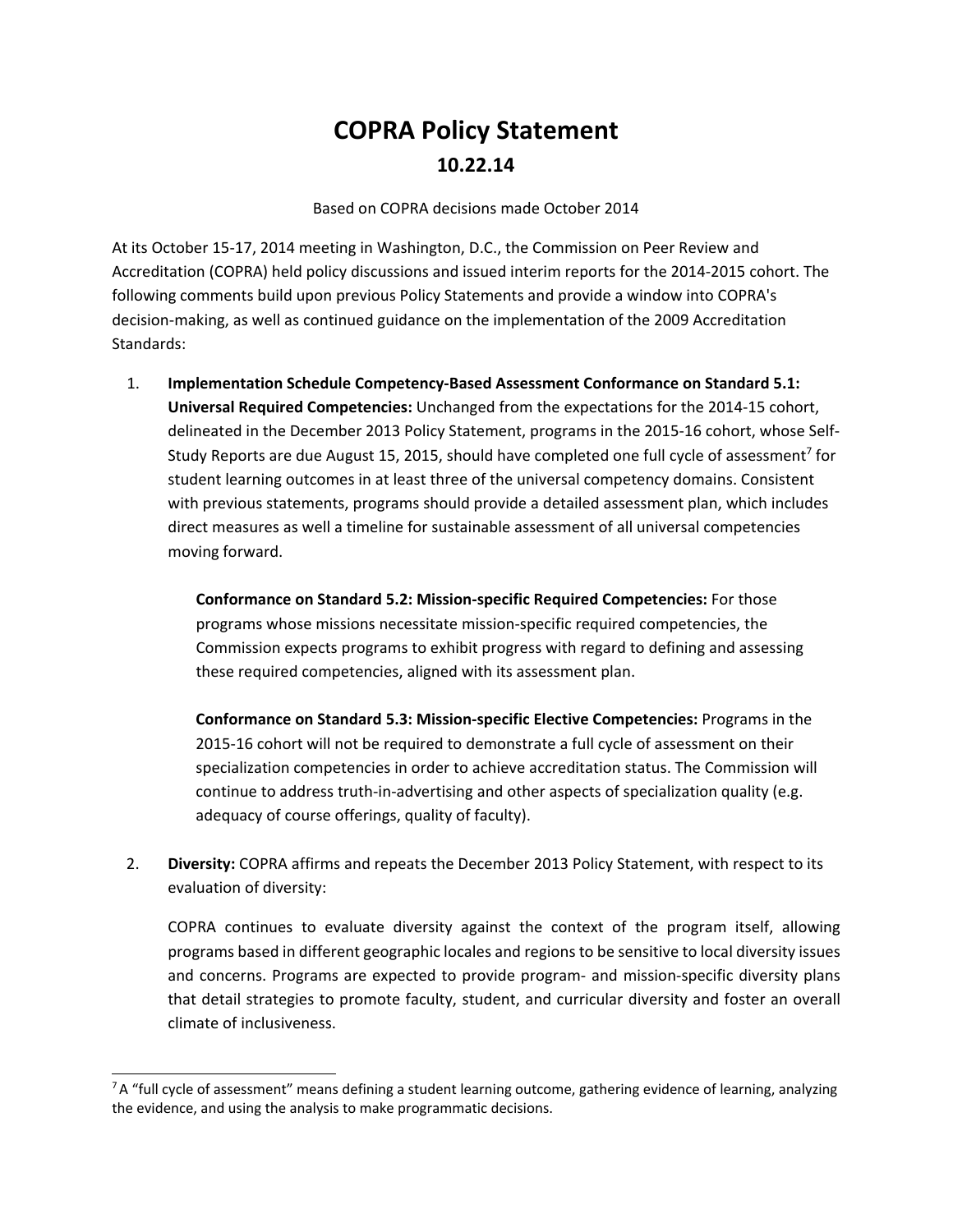Programs in recent cohorts have had difficulty articulating to COPRA how the program works to "promote diversity and climate of inclusiveness" without a strategic diversity plan, developed with respect to a program's unique mission and environment.<sup>8</sup> The Commission seeks more substantial evidence regarding programmatic efforts to promote diversity and a climate of inclusiveness, specifically demonstrable evidence of good practice, a framework for evaluating diversity efforts, and the connection to the program's mission and objectives. The requirement of a written diversity plan will be reflected in forthcoming changes to the Self-Study Instructions and expected of the 2015-16 Cohort.

<span id="page-8-0"></span><sup>8</sup> See COPRA's June 2011 Policy Statement.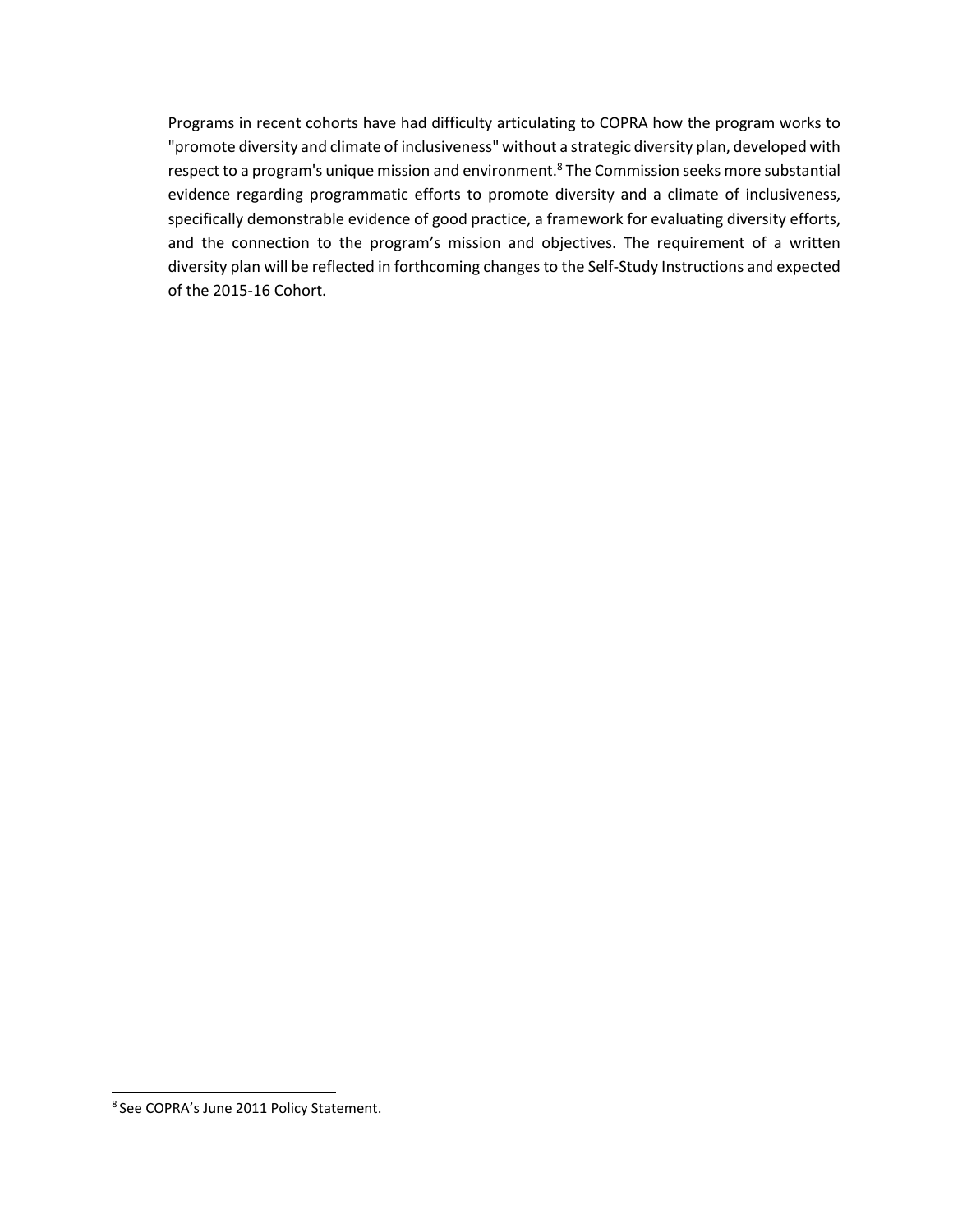# **COPRA Policy Statement 12.06.2013**

Based on COPRA decisions made October 2013

At its October 7-9, 2013 meeting in Washington, D.C., the Commission on Peer Review and Accreditation (COPRA) held policy discussions and issued interim reports for the 2013-2014 cohort. The following comments build upon previous Policy Statements and provide a window into COPRA's decision-making, as well as continued guidance on the implementation of the 2009 accreditation standards:

### **1. Implementation Schedule Slowdown for Competency-Based Assessment**

**Conformance on Standard 5.1: Universal Required Competencies**: Based on the performance of programs in recent cohorts and accredited program feedback, the Commission announced at the October 2013 NASPAA Annual Conference that accredited programs will experience some relief in the implementation schedule for the NASPAA 2009 competency-based accreditation standards. Programs in the 2014-15 cohort, whose Self-Study Reports are due August 15, 2014, should have completed one full cycle of assessmen[t9](#page-9-0) for student learning outcomes in at least **three** of the universal competency domains. Consistent with previous statements, programs should provide a detailed assessment plan, which includes direct measures as well a timeline for sustainable assessment of all universal competencies moving forward. This expectation replaces the more optimistic implementation timeline suggested in COPRA's 2012 policy statement.

**Conformance on Standard 5.2: Mission-specific Required Competencies:** For those programs whose missions necessitate mission-specific required competencies, the implementation slowdown will also apply. The Commission expects programs to exhibit progress with regard to defining and assessing these required competencies, aligned with its assessment plan.

**Conformance on Standard 5.3: Mission-specific Elective Competencies:** A similar implementation slowdown will also be in effect for specialization competencies. Programs in the 2014-15 cohort will not be required to demonstrate a full cycle of assessment on their specialization competencies in order to achieve accreditation status. COPRA will look for some progress in efforts to define specialization competencies and a commitment to assessment of the specializations moving forward, as articulated by the program's assessment plan. The Commission will continue to address truth-in-advertising and other aspects of specialization quality (e.g. adequacy of course offerings, quality of faculty) in the interim period.

**2. Diversity:** COPRA continues to evaluate diversity against the context of the program itself, allowing programs based in different geographic locales and regions to be sensitive to local diversity issues and concerns. Programs are expected to provide program- and mission-specific

<span id="page-9-0"></span><sup>&</sup>lt;sup>9</sup> A "full cycle of assessment" means defining a student learning outcome, gathering evidence of learning, analyzing the evidence, and using the analysis to make programmatic decisions.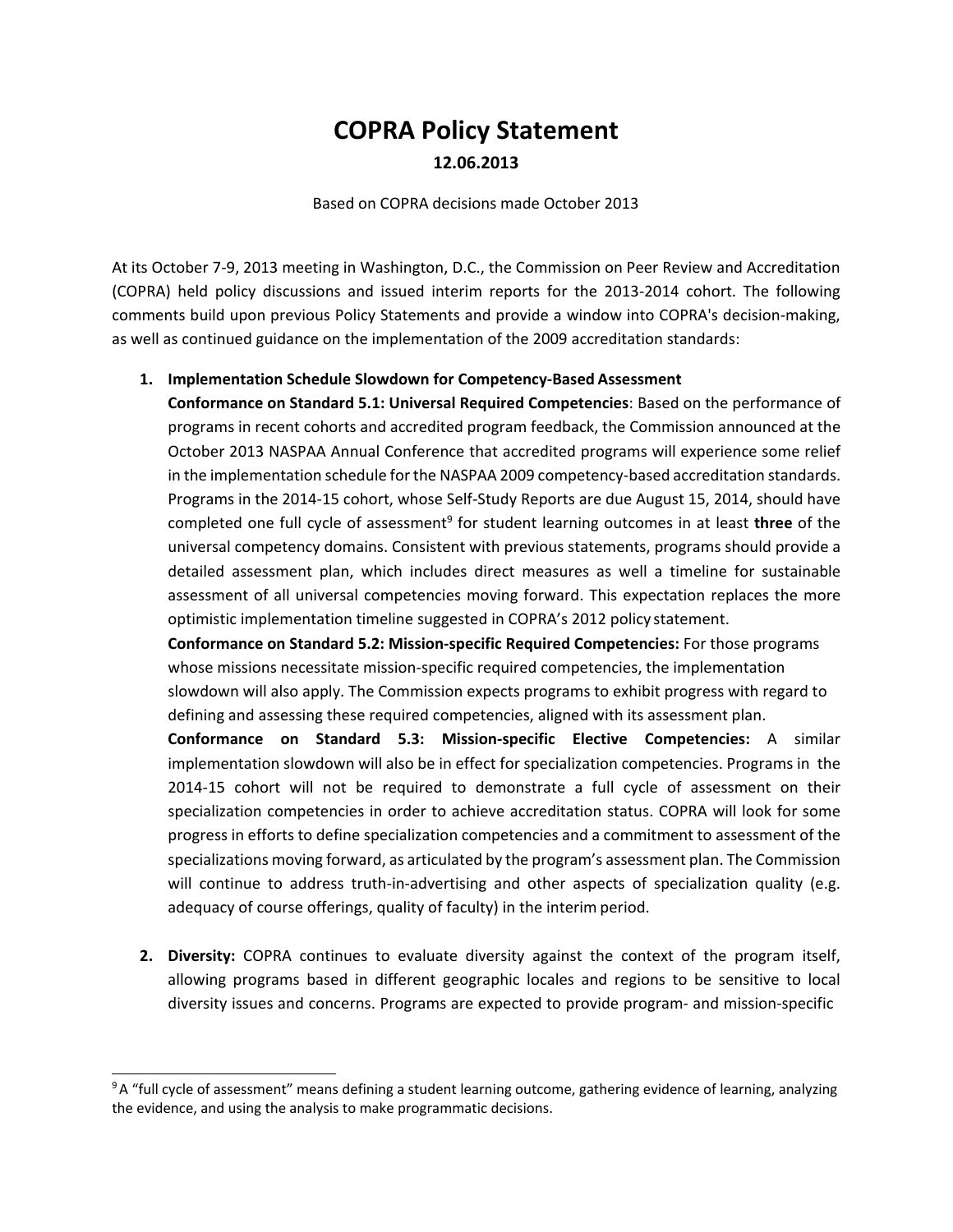diversity plans that detail strategies to promote faculty, student, and curricular diversity and foster an overall climate of inclusiveness.

Programs in recent cohorts have had difficulty articulating to COPRA how the program works to "promote diversity and climate of inclusiveness" without a strategic diversity plan, developed with respect to a program's unique mission and environment.<sup>10</sup> The Commission seeks more substantial evidence regarding programmatic efforts to promote diversity and a climate of inclusiveness, specifically demonstrable evidence of good practice, a framework for evaluating diversity efforts, and the connection to the program's mission and objectives. The requirement of a written diversity plan will be reflected in forthcoming changes to the Self-Study Instructions and expected of the 2014-15 Cohort.

<span id="page-10-0"></span><sup>10</sup> See COPRA's 2011 Policy Statement.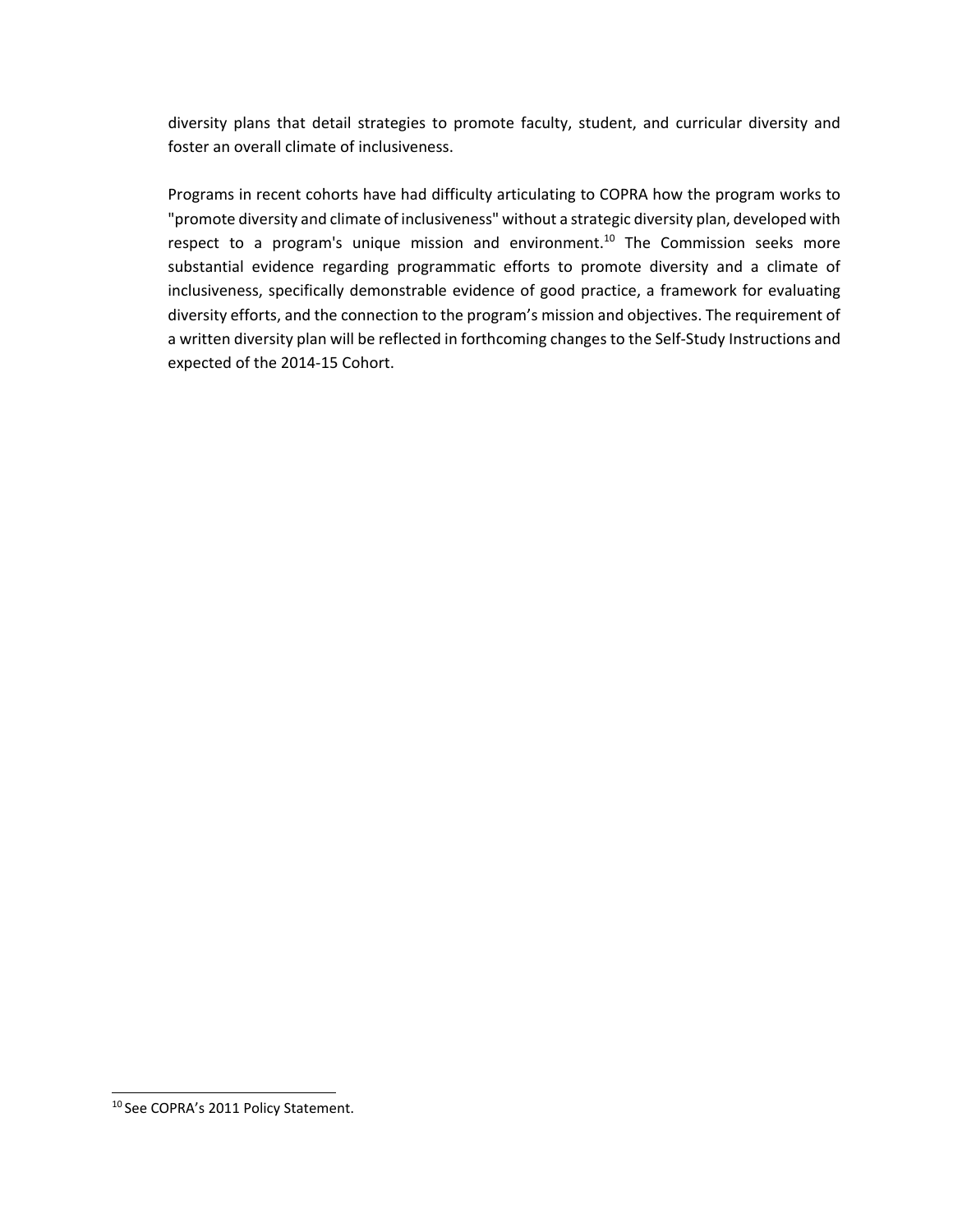# **COPRA Policy Statement 9.01.13**

Based on COPRA decisions made June 2013

At its June 2013 meeting in San Juan, Puerto Rico, the Commission on Peer Review and Accreditation (COPRA) made final accreditation conformance decisions on programs in the 2012-2013 cohort, the second cohort to be accredited under the 2009 NASPAA Standards. The following comments build upon previous Policy Statements and provide a window into COPRA's decision-making, as well as continued guidance on the implementation of the 2009 accreditation standards:

- **1. Mission-based Outcomes Assessment:** COPRA expects programs successful in accreditation to show a clear connection between the mission and goals of the program and its overall program and student learning assessment processes. COPRA should clearly observe the relation among the elements of assessment, as well as clearly defined and observable program goals, objectives, and outcomes to guide the evolution of the program's mission, design, and continuous improvement. The program should present formal documentation of how it establishes its goals and outcomes. This should be strategically articulated in a logic model, which explicitly outlines the links between the mission and goals of the program, the curriculum, specifically courses delivering required competencies, the measures, and student learning outcomes.
- **2. Conformance on Standard 5:** COPRA expects programs to provide direct evidence or data to support that its students have achieved the mission-based competencies established by the program. One way to provide evidence of conformance is to implement a direct, competencybased program assessment approach with respect to Standards 1.3 and 5.1. The Commission expects a detailed, concrete plan for implementation of a long-term, sustainable assessment enterprise, appropriate for the program's mission, goals, and structure. A successful program should discuss and document its assessment development and provide an assessment plan, which includes the strategies underlining the assessment of student learning outcomes, as well as its approach to programmatic improvement. The assessment plan should further detail direct (and indirect, as needed) measures, the use of rubrics for evaluation, faculty and stakeholder involvement, analysis procedures, and how analysis is used for overall program improvement. 2012-2013 cohort programs receiving full accreditation demonstrated the completion of at least one cycle of assessment, including the use evidence collected to impact programmatic improvement. COPRA's expectations will continue to increase with each cohort and will depend on the overall nature of the assessment plan and the concrete evidence of itsimplementation.
- **3. Mission-specific Elective Competencies:** During the ongoing transition period, the Commission expects programs to place emphasis on developing their universal competency assessment. Mission-specific Elective Competencies (Standard 5.3) are expected to be identified.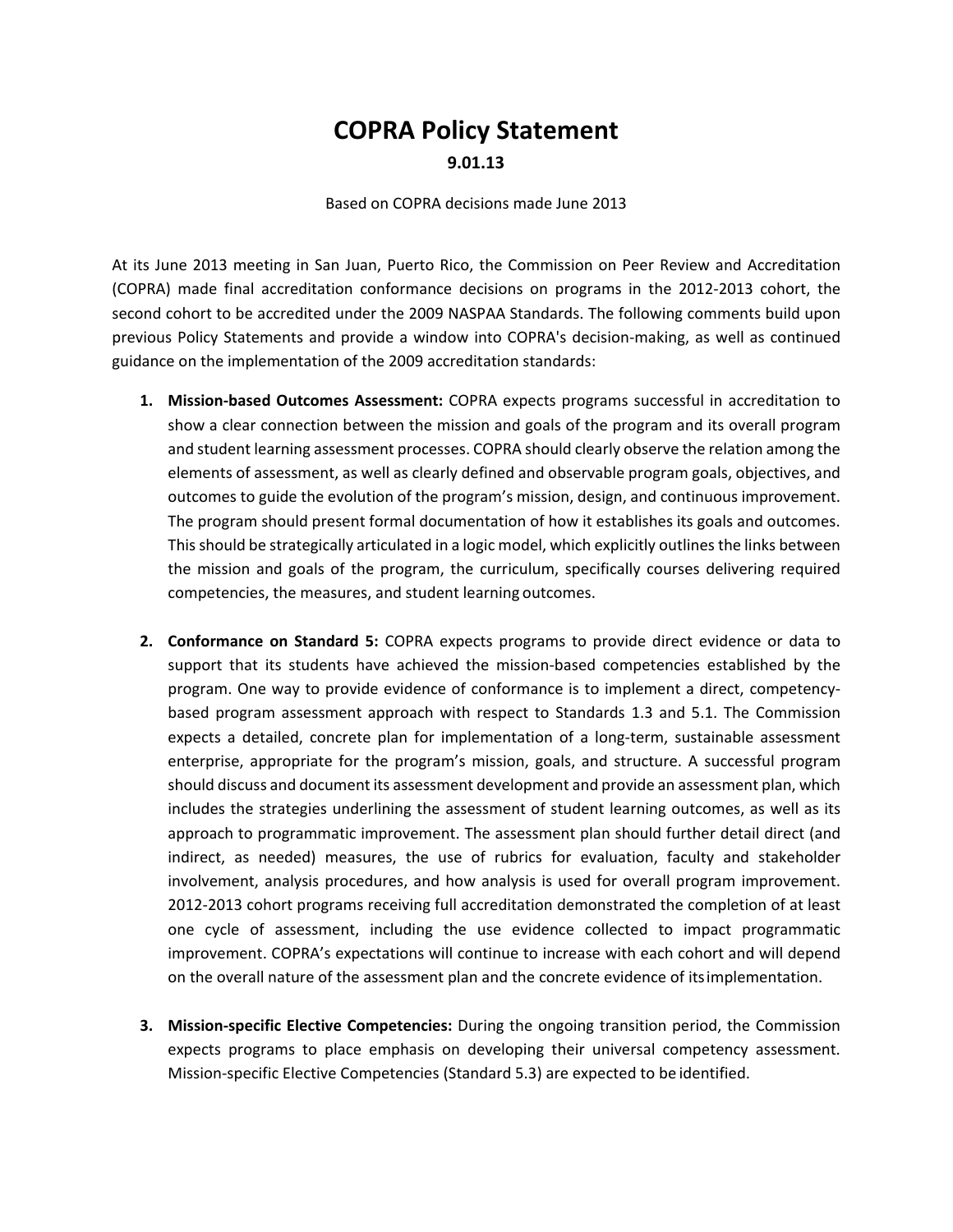- **4. Diversity:** COPRA expects that student and faculty diversity will be reflected in each aspect of a school's programs. COPRA evaluates diversity against the context of the program itself, allowing programs based in different geographic locales and regions to be sensitive to local diversity issues and concerns. Programs are expected to provide program- and mission-specific diversity plans that detail strategies to promote faculty, student, and curricular diversity and foster an overall climate of inclusiveness.
- **5. Resource Adequacy:** The accreditation process, and ongoing outcomes-assessment, are resourceintensive activities. As such, some programs are having difficulty providing evidence of the adequacy or effective use of resources, including faculty, administrative support, student services, and fiscal, as related to competency-based assessment. In its review, COPRA looks for programs to demonstrate a level of resource sustainability and effectiveness to ensure mission- based student needs and outcomes are being met.
- **6. International Accreditation:** Programs based outside of the United States are accreditable by COPRA. The Standards allow for public service mission-driven, non-American public policy, affairs, and administration programs to seek and achieve accreditation. International programs are subject to the same standards and expectations as programs based within the United States. As with all programs, COPRA considers the program's mission, outcomes, and the context within which the program operates.
- **7. Student Learning Outcomes:** COPRA requires programs to accurately and publicly provide their stakeholders with relevant information regarding student learning outcomes, to include graduation rates and employment placement. Programs should demonstrate to COPRA that their websites reflect current information in these areas.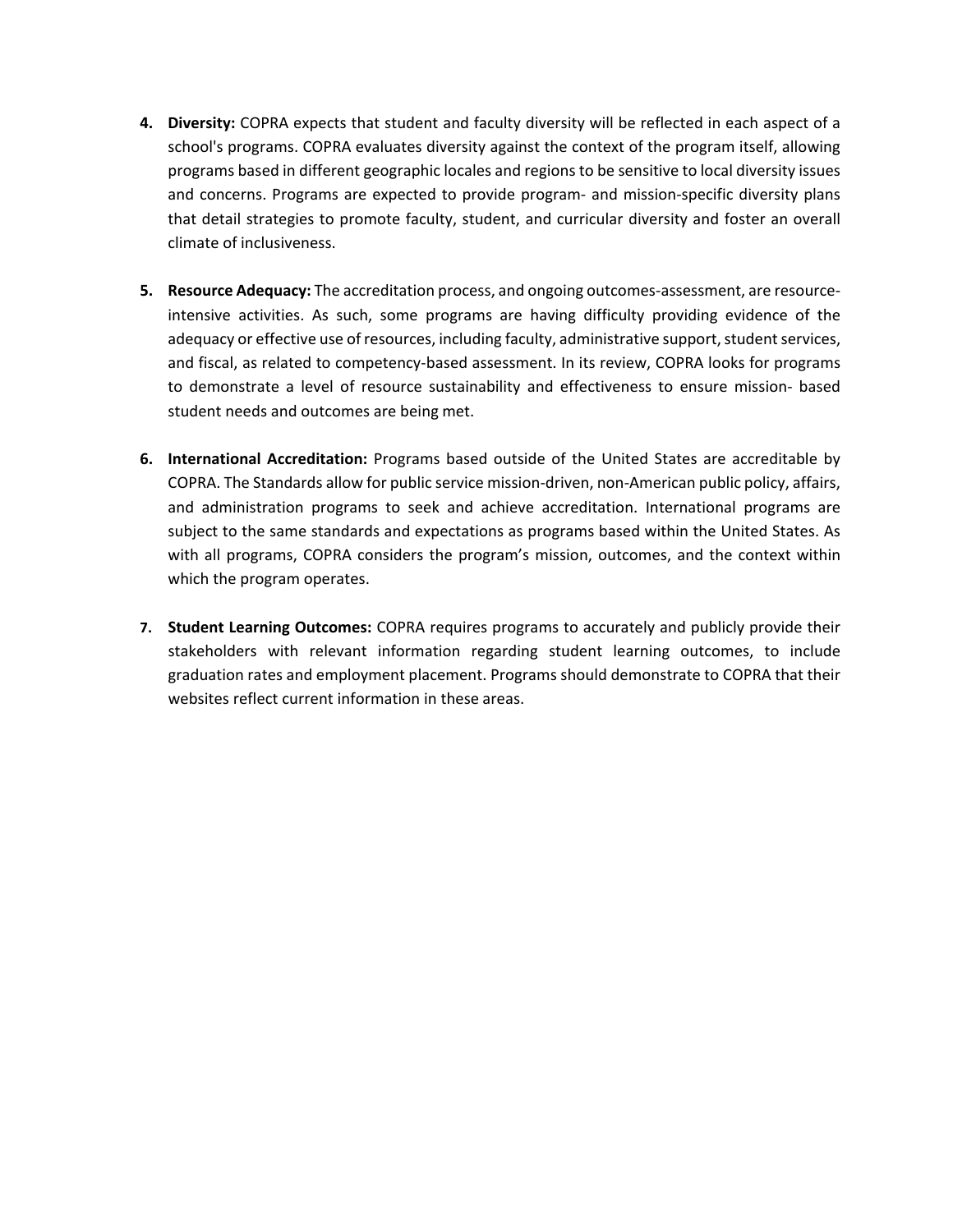# **COPRA Policy Statement**

Based on COPRA decisions made June 2012

At its June 2012 meeting in Savannah, Georgia the Commission on Peer Review and Accreditation made final accreditation conformance decisions on programs in the 2011-12 cohort, the first full cohort to use the 2009 NASPAA Standards. The following comments provide some window into COPRA's decisionmaking and provide continued guidance on the implementation of the 2009 accreditation standards.

- 1. **Transition period expectations:** In white papers written since the adoption of the 2009 NASPAA Accreditation Standards, COPRA has stated that it expects there to be a phase-in period to full implementation for some of the new accreditation standards, specifically those related to Standard 5 (competencies assessment). Based on the thresholds established by the performance of programs in the current cohort, the normal expectation is that programs in upcoming cohorts will reach the following thresholds in implementation:
	- a. **2013-14:** Programs will have completed one full cycle of assessment for at least *three* of the universal competencies and have made progress on the other universal competencies.
	- b. **2014-15:** Programs will have completed one full cycle of assessment for all five of the universal competencies, and all of the mission-specific elective competencies. $^{11}$
- 2. **Linking competencies to mission and goals:** COPRA expects to observe a clear link between the program's mission and the competencies expected of its students. Programs should use logic models or other similar illustrations in their Self Study Reports to show the connections between the various aspects of their goals, measurements, and outcomes. Programs should explicitly articulate the linkage between Standard 1.3 and Standard 5.1. Although Standard 1.3 refers to program outcomes more broadly, student learning outcomes should be included in the discussion of Standard 1.3, in terms of how they relate to overall programgoals.
- 3. **Frequency of assessment:** COPRA requests that programs submit within their Self Studies, a written plan or planning template that addresses how they plan to assess each competency, when they will be assessing each competency, who is responsible for assessing each competency, and what measures will be used to assess each competency. The Self Study Instructions currently state, "The program is expected to engage in ongoing assessment of student learning for all universal required competencies, all mission-specific required competencies, and all elective (option, track, specialization, or concentration) competencies. The program does not need to assess student learning for every student, on every competency, every semester. However, the program should have a written plan for assessing each competency on a periodic basis, at least once during the accreditation period. This plan should be available to the COPRA site visit team." COPRA will be amending them in the next iteration to emphasize submission with the Self Study Report.

COPRA further discussed the expected frequency of competency assessment, as the Self Study Instructions are not explicit on this point. The Commission's early sense is that assessing each

<span id="page-13-0"></span><sup>&</sup>lt;sup>11</sup> Overwritten by COPRA Policy Statement 12.6.2014.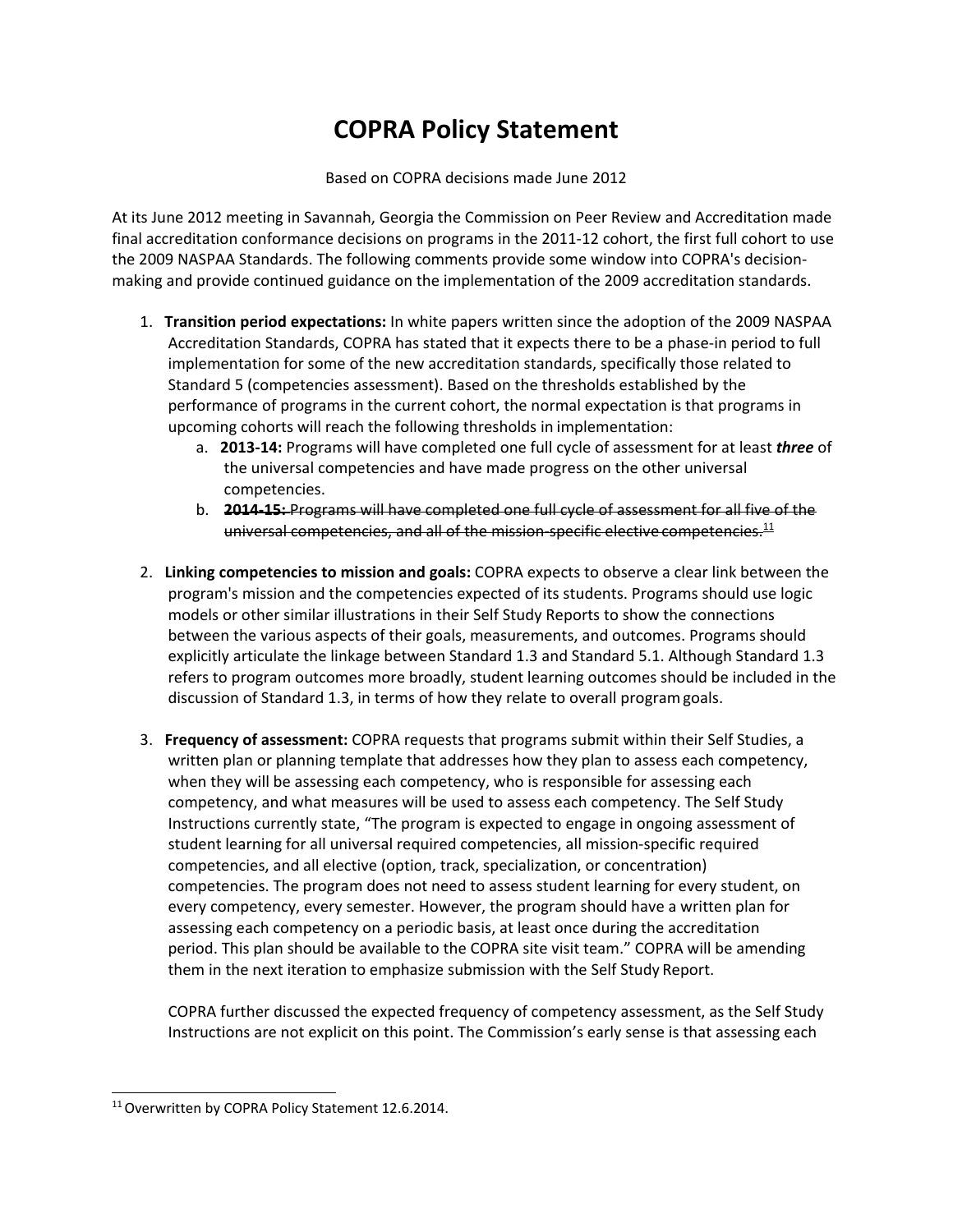competency *only* once each accreditation cycle would not be sufficient, and will be developing language for the next iteration of the Self Study Instructions to this effect.

- 4. **Modalities:** Programs that have more than one modality for delivering their program (online cohort, executive education, multiple campuses, etc.) should provide numerical data in the online self-study report form in the aggregate for the degree as a whole. The program should attach as a PDF file the data requested broken down by modalities within the degree. This guidance will be added to the next iteration of the Self Study Instructions.
- 5. **Faculty Qualifications:** The Commission approved updated language to the definitions for Academically Qualified Faculty and Professionally Qualified Faculty, in addition to clarifying the faculty rules in the Self Study Instructions. You can view the changes to the definitions and instructions [here. S](http://naspaa.org/accreditation/NS/AQ_PQ%20Changes%20_%20Jade%20Comments%20(1).doc)ome highlighted changes include:
	- · Emphasizing the maintenance of scholarship activities inthe Academically Qualified definition
	- · Clarifying the definition of Professionally Qualified to call for a "graduate" degree, instead of a "terminal" degree.
	- Adding "nucleus" to the basis of judgment statement that suggests 75% of [nucleus] faculty should be academically qualified.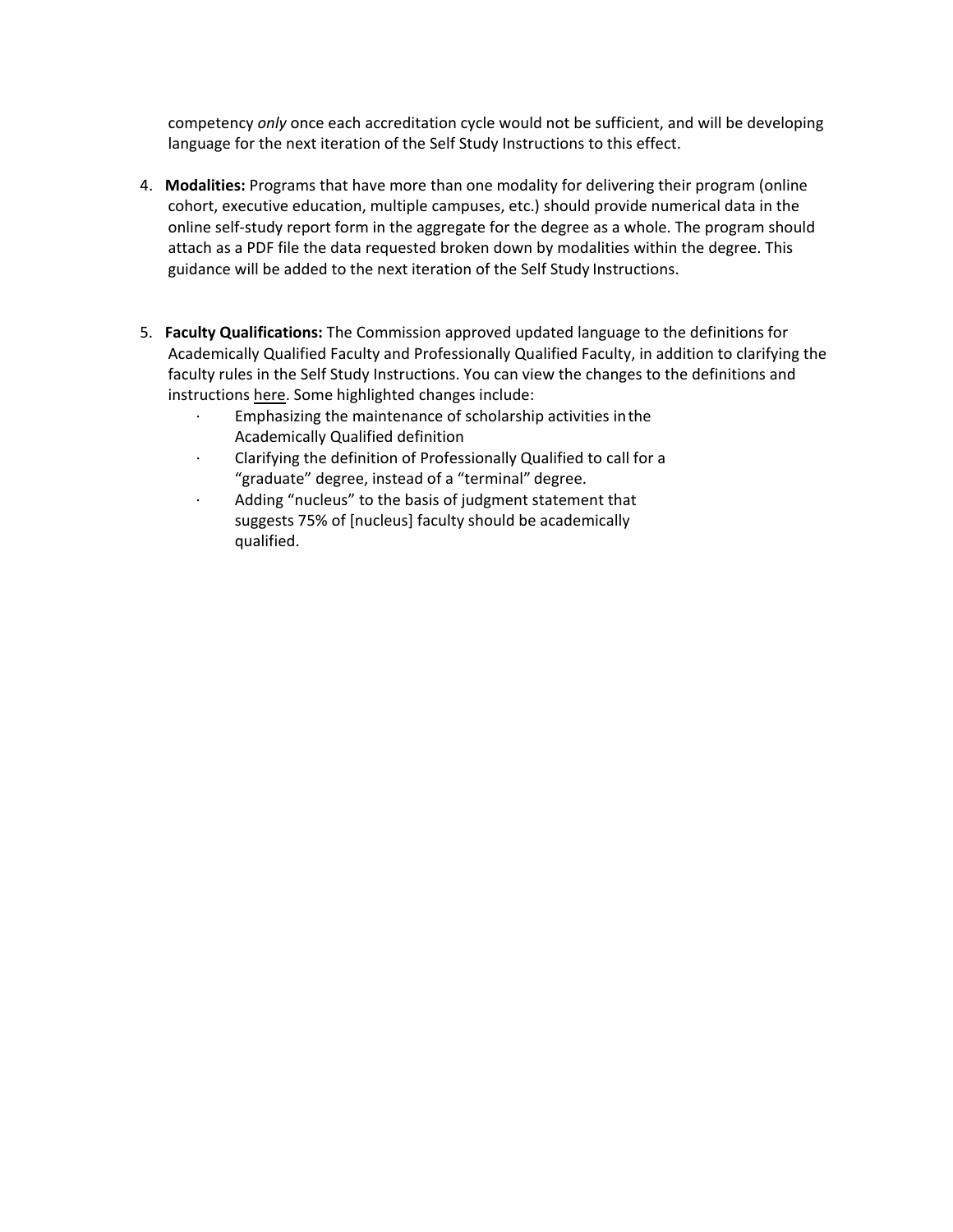# **COPRA Policy Statement**

### **Based on COPRA decisions made June 2011**

At its June 2011 meeting in Utah, the Commission on Peer Review and Accreditation made final accreditation conformance decisions on five programs that agreed to pilot the new NASPAA 2009 accreditation standards. After an initial Self-Study review and a site visit, all five programs were reaccredited for the maximum term available. The following comments provide some window into COPRA's decision-making and provide early guidance on the implementation of the 2009 accreditation standards.

**1.** Thresholds for conformance on some issues have not yet been established, as there was significant variability in the pilot group, especially when it comes to the nuanced review of student learning outcomes. A pilot group of five programs is a small sample, and not an unbiased one, either, as all programs voluntarily sought to review their programs under the new requirements. Additionally, the pilot programs only had the new requirements less than a year before their accreditation cycle began. It will take another round or so of reviews for COPRA to get a better understanding of where the true baseline is for conformance on some of the newer requirements. For now, all programs appear to have defined the universal competencies with respect to their missions and are at some level assessing that learning and using those results for decision-making. Not all programs in the first round had defined competencies for advertised specializations, but COPRA's expectations in this area will grow overtime.

**2. Competencies:** COPRA's expects to observe a clear link between the program's mission and the competencies expected of its students. Programs are encouraged to use logic models or other similar illustrations in their Self Study Reports to show the connections between the various aspects of their goals, measurements, and outcomes.

**3. White papers.** Two new concepts in the 2009 accreditation standards merited additional explanation and guidance after the first round of reviews. COPRA will be releasing two white papers in Fall 2011, one on competency assessment and COPRA's implementation expectations, and the other on faculty qualifications, including how to articulate which faculty members are academically and professionally qualified. *(Available in the COPRA Interpretations Section*)

**4. Faculty Diversity.** While the 2009 accreditation standards do not explicitly ask for a diversity plan, it is very difficult to articulate how the program works to "promote diversity and climate of inclusiveness" without a strategic diversity plan, or demonstrable program strategies, developed with respect to a program's unique mission and environment.

**5. Executive Education.** This remains an area of continuing policy development for COPRA. Under the 2009 accreditation standards, it remains possible in exceptional cases for a program to articulate that an Executive MPA program exists as a track or component of the MPA, when both programs are served by a single mission and a single set of competencies, even if some "inputs" are different. While this gives programs additional options for articulating conformance, this does not negate, and remains consistent with, COPRA's 2008-09 Policy Statement: Executive MPA's a. COPRA Policy Statement: In most instances Executive MPA (E-MPA) programs are no longer appropriately considered a track or option within a MPA degree program, but rather separate programs with a unique mission and a distinct student population. Accordingly, COPRA considers it appropriate for these E-MPAs to be recognized as distinct degrees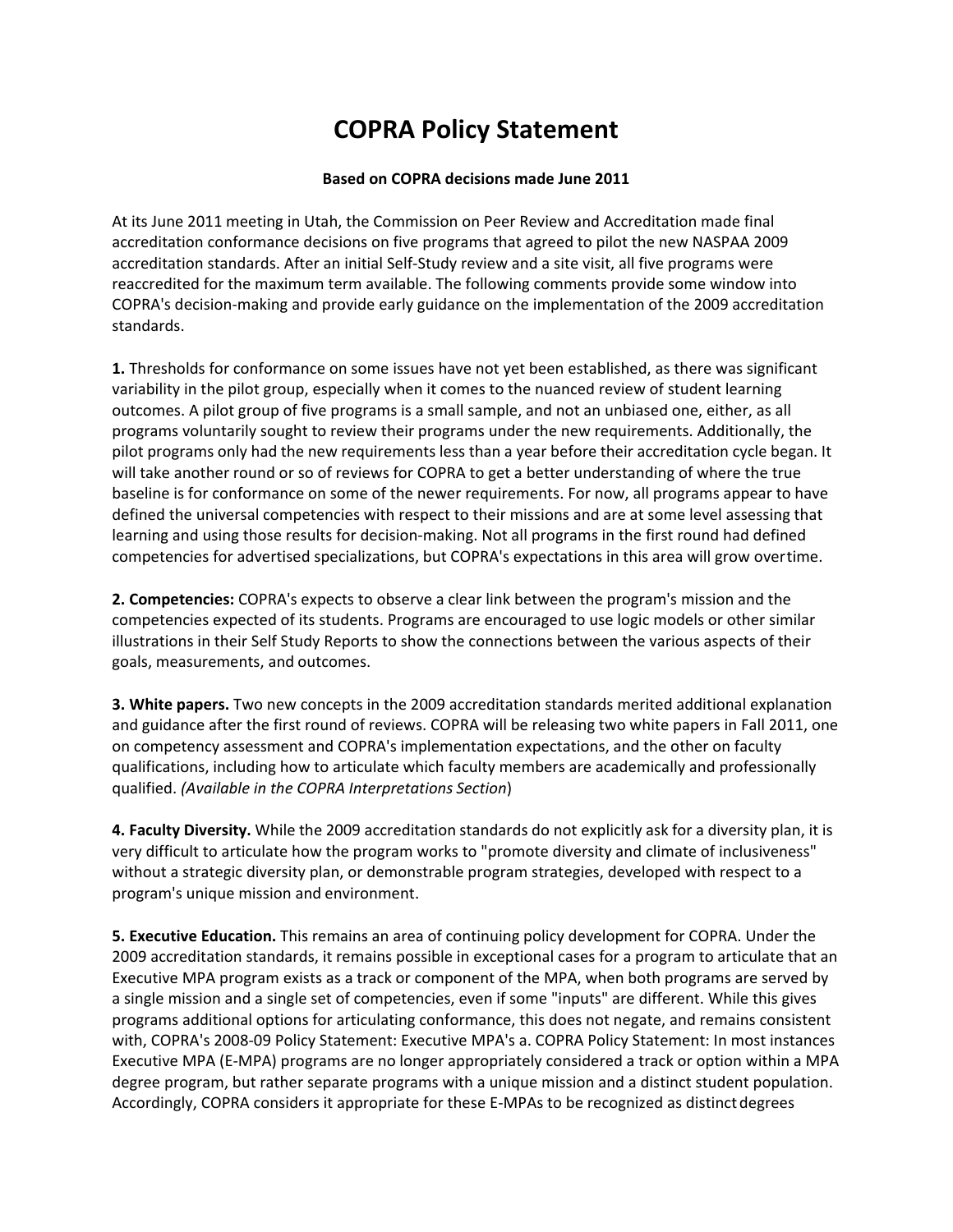requiring separate Self-Study Reports. If a program seeks accreditation of a single degree program that includes both traditional MPA and E-MPA components, the burden will be on the program to demonstrate that a single mission, admission criteria, faculty, curriculum, etc. apply to all students in the program. Programs must still make the argument that viewing the Executive program as a track is appropriate in their case, and that a "single set of competencies" and a "single mission" is also appropriate in their context.

**6. Student retention.** For both the pre and post-2009 accreditation standards, COPRA continues its focus on ensuring the connection between mission and goals, admissions, student tracking, retention, graduation, and student services. Tracking student success and retention is critical to ensuring consistency between the mission, admissions practices, student services, and graduation placement. Programs that have difficulty tracking students tend to struggle to meet accreditation requirements in many of these areas.

**7.** COPRA substantially revised its Policies and Procedures for Accreditation document. All programs seeking accreditation should be familiar with these requirements. This document is posted on the NASPAA website.

**The guidance contained below refers to the old NASPAA Standards (pre-2009) it is for programs using the old standards. As COPRA establishes new guidance and precedents through its work with the pilot programs and throughout the full implementation of the standards this page will be updated.**

### **COPRA Policies and Clarifications 2008-2009**

### **POLICIES**

### **1. Executive MPA's**

a. COPRA Policy Statement: In most instances Executive MPA (E-MPA) programs are no longer appropriately considered a track or option within a MPA degree program, but rather separate programs with a unique mission and a distinct student population. Accordingly, COPRA considers it appropriate for these E-MPA's to be recognized as distinct degrees requiring separate Self-Study Reports. If a program seeks accreditation of a single degree program that includes both traditional MPA and E-MPA components, the burden will be on the program to demonstrate that a single mission, admission criteria, faculty, curriculum, etc. apply to all students in the program.

### **2. Credit for Experience or Nontraditional Coursework**

a. COPRA Policy Statement: Programs that grant academic credit for work experience or coursework taken outside of traditional university graduate coursework must articulate a mission-based rationale for this practice and demonstrate that the Program has developed and consistently applies appropriate criteria for evaluating the quality and relevance of the work.

### **3. Limits on Undergraduate Coursework**

a. COPRA Policy Statement: Programs accredited by COPRA under usual circumstances should